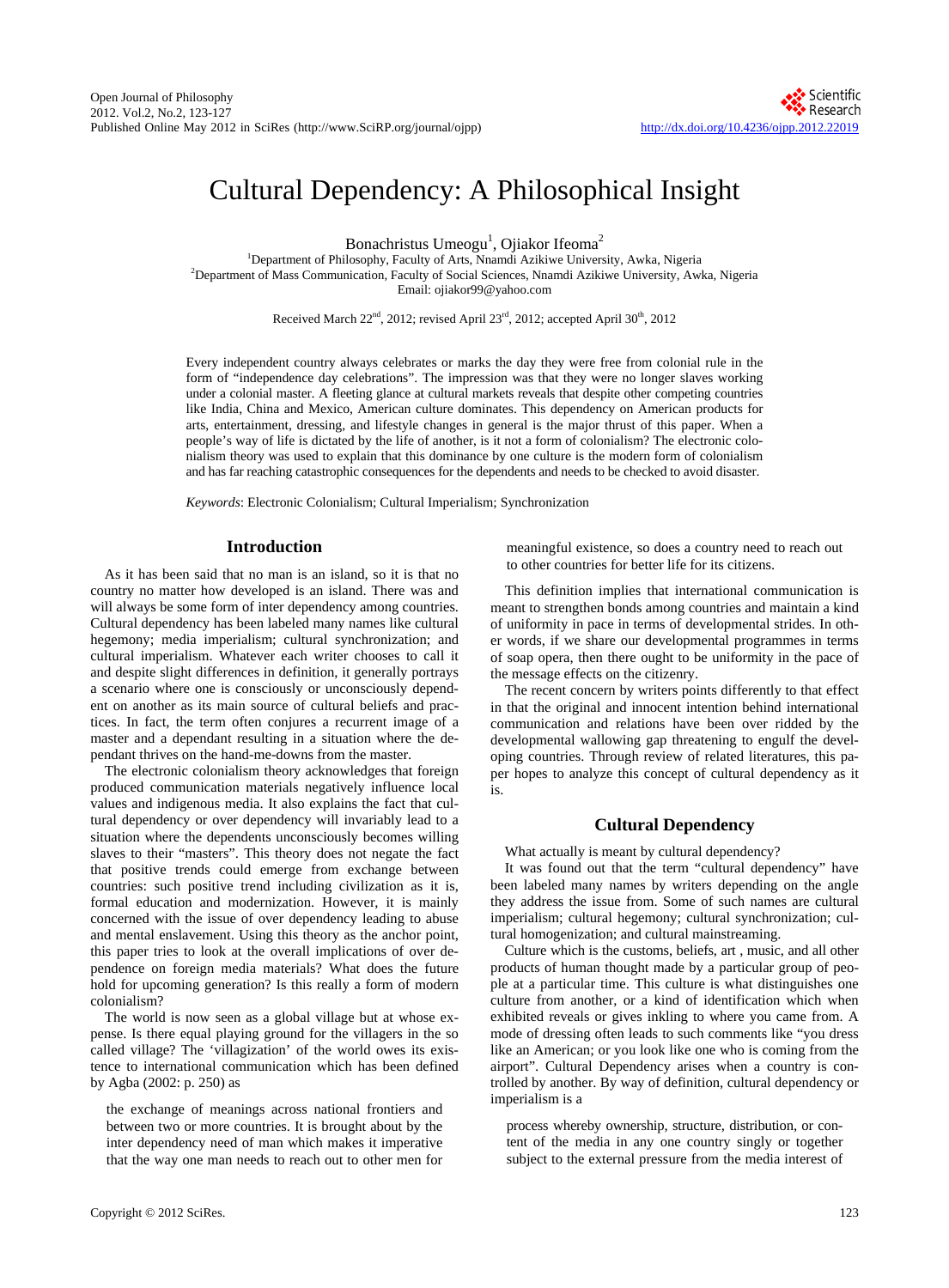any country or countries without a proportional reciprocation in influence by the country so affected. Boyd 1971 in Nwosu 1990 cited in Agba (2003:256)

Cultural dependency invariably puts pressure on one society to adopt the culture, values and lifestyle of another. This situation is worsened if there is an existence of any form of inequality among the partners; like the type that exists between developed and developing or under developed countries. There are other cultural products in the market like Mexican and Chinese movies but the beam light often happens to be on American pop culture. Commenting on this was Rauschenberger (2003:5) who wrote that:

Individuals and governments around the globe have expressed concern regarding the influence of American cultural products on both local and national cultures. US cultural imperialism has become a topic of debate in not only scholarly circles, but in economic, legal, and legislative arenas as well.

……Despite American culture's global hegemony, China's film industry in Hong Kong remains vibrant, India's "Bollywood" films are gaining worldwide audiences, and Korean music, film and fashion recently gained immense popularity throughout Asia markets. Clearly, other cultures are capable of producing world-class cultural commodities as well (2003:20).

This observation followed the heels of such occurrences like the presence of American culture in nearly every facets of life. Whether it's beverages, foods or products, it appears that the world can't quench its thirst for American culture. Every change or improvement has to be tailored to American culture to be considered a change in the right direction. In other words, resemblance to American culture has become the yardstick for measuring development and developmental efforts. In fact, in a country like Nigeria, people are on the verge of losing their local culture as a result of trying to be civilized. Here, civilization is defined and measured as how one is able to conform to the American ways.

## **Cultural Dependency and the Media**

The power of the press in this twenty first century is not contestable. This has led to the well deserved name of "information age" where millions of people scattered all over are reached simultaneously through evolving sophisticated and communication technologies. Media plays a central role in creating and transmitting the dominant culture to the developing society.

Writing on this, Okunna (1999: p. 186) *explains that*

as new communication technologies are developed, their increasing sophistication and power are enfolding the diverse people of the world into a global village. The speed and sophistication with which information now travels round the globe have constituted the media into what has appropriately been described as the 'information superhighway.

I concur with the "information superhighway" but I am concerned about the pedestrians along this highway? How do they compete with the flying and zooming cars on the highway? Are they lost or do they even count as the users of the highway?

This power of the media to reach a mass audience with information for awareness or attitudinal change implies that it has a role to play with regards to cultural dependency. In fact, there is no mention of the term cultural dependency without the media coming into the discussion because they are the media of communication especially the Television and recently, the internet.

Explaining the role of the media in this dilemma was the MacBride Commission in (Okunna, 1999:141) who found out and wrote that

mass communication is a major carrier of culture, and that the mass media are cultural instruments which supply the cultural fare and shape the cultural experience of many millions of people in the modern world.

This concern for the role of media in cultural units also stems from the fact that communication in whatever form is a major carrier of culture and hence, it is important in the production and transmission of culture.

## **Theory of Electronic Colonialism**

Electronic Colonialism Theory (ECT) posits that foreign produced communication negatively influence local values and indigenous media.

This theory according to Roberts, (2010) was "formed to protect cultural diversity and traditional cultures of a culture". It was more like a reaction to the belief that first world nations were on the verge of invading the cultures of developing and underdeveloped countries.

According to Wikipedia, ECT basically tries to analyze what the media does to the mind of the audience. Its power is largely derived from repeated exposure to media contents. ECT "explains how mass media are leading to a new concept of empire. It will not be based on military power or land acquisition but based on controlling the mind. It is a psychological or mental empire" (www.wikipedia.org). This is a new form of colonialism and more fatal because mind management and manipulation is the modern form of enslavement. One can now understand the saying that "a controlled mind makes a willing slave".

The relevance of this theory to this work is vividly captured in the words of Rauschenberger (2003:2) that:

……the spread of American consumer culture goes beyond popular consumption, raising questions and concerns of US dominance in the cultural sphere, what effects such cultural commodities are having on the values of societies and in turn, on the realm of politics.

This theory gave us a line to grasp the implication of cultural dependency on dependents culture.

## **Implications of Cultural Dependency**

Why the concern about the quantity and nature of information flow into the country? The answer to this question will be found in the implications of this over dependency on foreign media and these implications are explained thus:

#### **Elimination of Culture**

Culture has been summarily seen as the totality of the way of life of a people. In other words it is the existence and meta-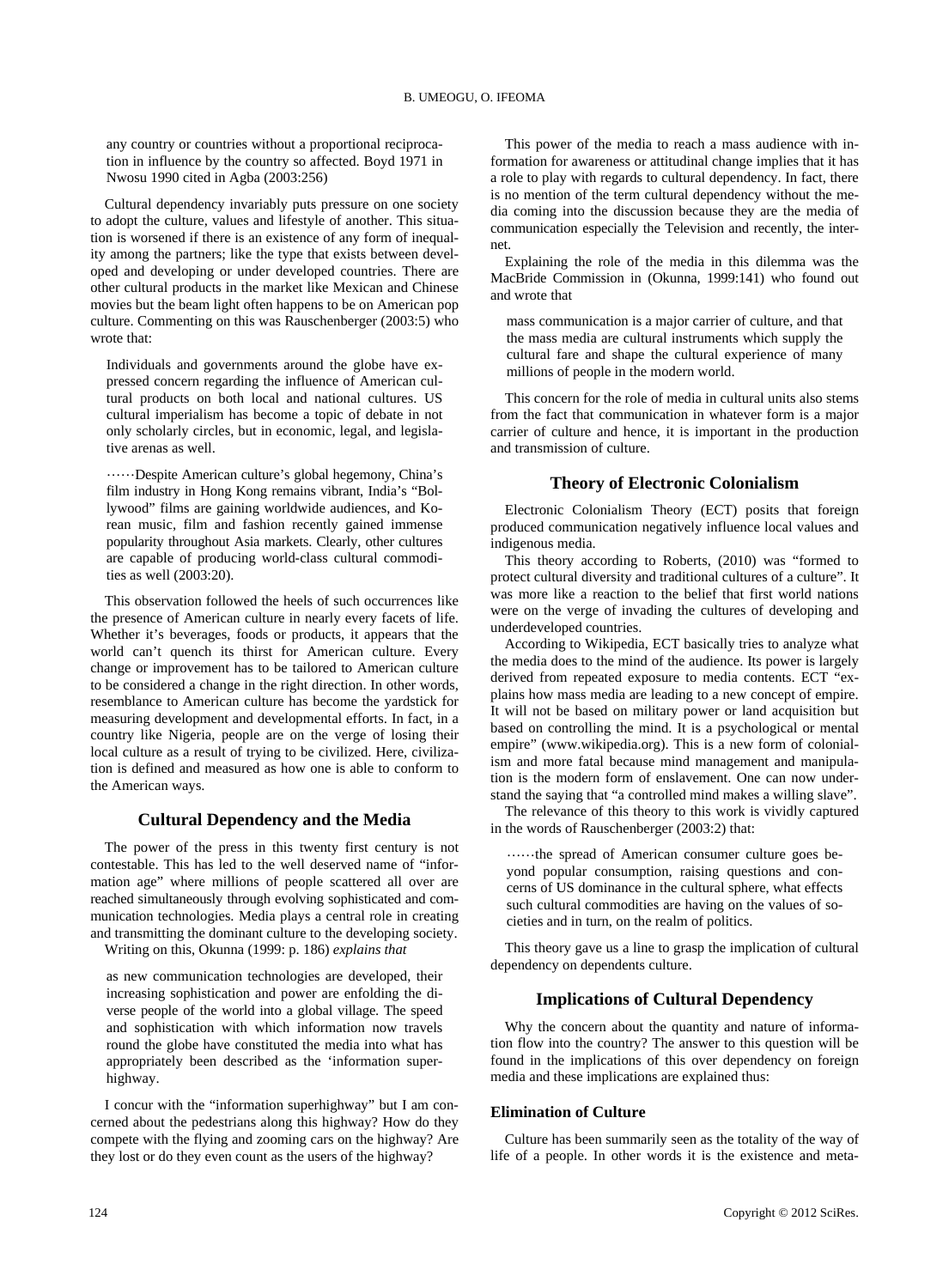physics of their being. It is then of little wonder why each town, nation or country jealously guard their culture which is their pride. In the face of the massive flow of foreign materials and the effects of heavy viewing on the audience, what is the fate of the nation's culture? Realizing that we are on the verge of unconsciously eliminating our culture, scholars and writers are scared. Ansah 1989 in Okunna (1999: p. 143) writes that

…the fear is prevalent that through the use of modern technology and mass communication, some cultures risk losing their identity and becoming submerged by the cultures belonging to those who control modern technology and communication software.

Saying that it is some cultures that is just being subtle. To be specific, it is the cultures of mostly the developing and dependent countries that are endangered. I also want to add that the fear is primarily experienced by the receivers. The senders are not bothered because their giving further strengthens their dominant position in world culture. Our way of eating and dressing have changed that many have forgotten what locally made foods and wears taste and look like. Also contributing is Okun- na (1999: p. 143) who commented that:

…in virtually every third world country, mass media audiences consume large quantities of foreign media culture. It is feared that this massive exposure to foreign culture could distort and displace native cultures in developing countries.

She went ahead to assert that the media has a role to play in the threat to own culture by writing that

…because mass communication is such a powerful vehicle for the dissemination of culture, there has always been fears that massive flow of foreign mass media contents into societies other than those in which such contents are produced, will negatively influence local culture (Okunna, 1999:142).

In fact, as it stands, it is not only the developing and under developed countries are experiencing fear as was observed by Rauschenberger that,

"the intrusion of American consumer culture into the everyday lives of the average global citizen has prompted many to charge the US with a new form of colonialism- "cultural imperialism" (2003:2).

The fear has been globalized in that all and sundry are feeling the weight. Clearly, global trade of cultural commodities, dominated by US products, is growing rapidly. And people are not only noticing but also feeling the pinch, voicing concerns that their way of life and traditional culture are being threatened.

## **Loss of Identity**

Who am I? Who are we? This is the type of question that subsequent generations will ask if the rate of cultural dependency on foreign material is not checkmated. This situation will be an aftermath of the elimination of culture. When a country consciously or unconsciously loses its identifying traits, what will they become? If "A" ceases to be "A" or blends into "B", what happens to "A" when it comes to sovereignty and location? Agba (2002: p. 267) clearly captured the scenario by observing that

African media must understand that dependence elongates subordination and insults a nation's sovereignty, reduces its political interdependence to a mere nominal proclamation.

What this means is that all the time and money spent in Independence Day celebration is a sham because we are being mocked as slaves who celebrate freedom while still mentally bound in slavery. The claim of being free from the colonial masters is just a way of showing our level of ignorance.

## **Elimination of Epistemologies**

An example of elimination of epistemology is replacing African languages with European ones. Recently, I went to officiate children's mass in my locality and made an interesting observation; I asked a child his name in vernacular and he could not answer before his mother explained to me that he does not understand vernacular. What a shame that a boy cannot understand a simple question in his mother tongue. When that child grows up with the ideology that vernacular is inferior, what do you think he will teach his children considering the fact that you cannot give what you do not have? It will be a question of how long before that native tongue become obsolete or attains that status of an alien language. When an owner becomes an alien in his/her domain, what next?

#### **Cultural Domination**

All this implications are somehow interlinked to another.

"Whether through their importation of western media culture or through the barrage of western television culture which flows into their countries through Direct Broadcast Satellite (DBS) over which they have no control, developing countries are at the receiving end as alien cultures which are alienating their peoples from their own countries" (Okunna, 1999:145).

There are uncountable numbers of Satellites TV and an equally number of foreign station that flood our TV screen. Uyo in Agba 1999 cited in Okunna (2002:264) opines that

"our screen have been surrendered, more or less to foreign programmes that have little or no redeeming values as far as our culture is concerned".

Can you even begin to imagine the number of cable TV stations on our television with far brighter and fuzzy free pictures than local stations? The number is updated at regular intervals to increase their number and quality level thereby ensuring their unrivaled relevance in cultural markets.

#### **Cultural Synchronization**

When a person's culture is eliminated resulting in loss of original identity, there is a need for a new one. To fill this vacuum for a new identity and culture, the people thereby become synchronous with the culture that led to the elimination of the original. How do I mean? What is cultural synchronization?

Giving a definition, researchers like Kamara and Howell in Okunna (1999:145) explains that cultural synchronization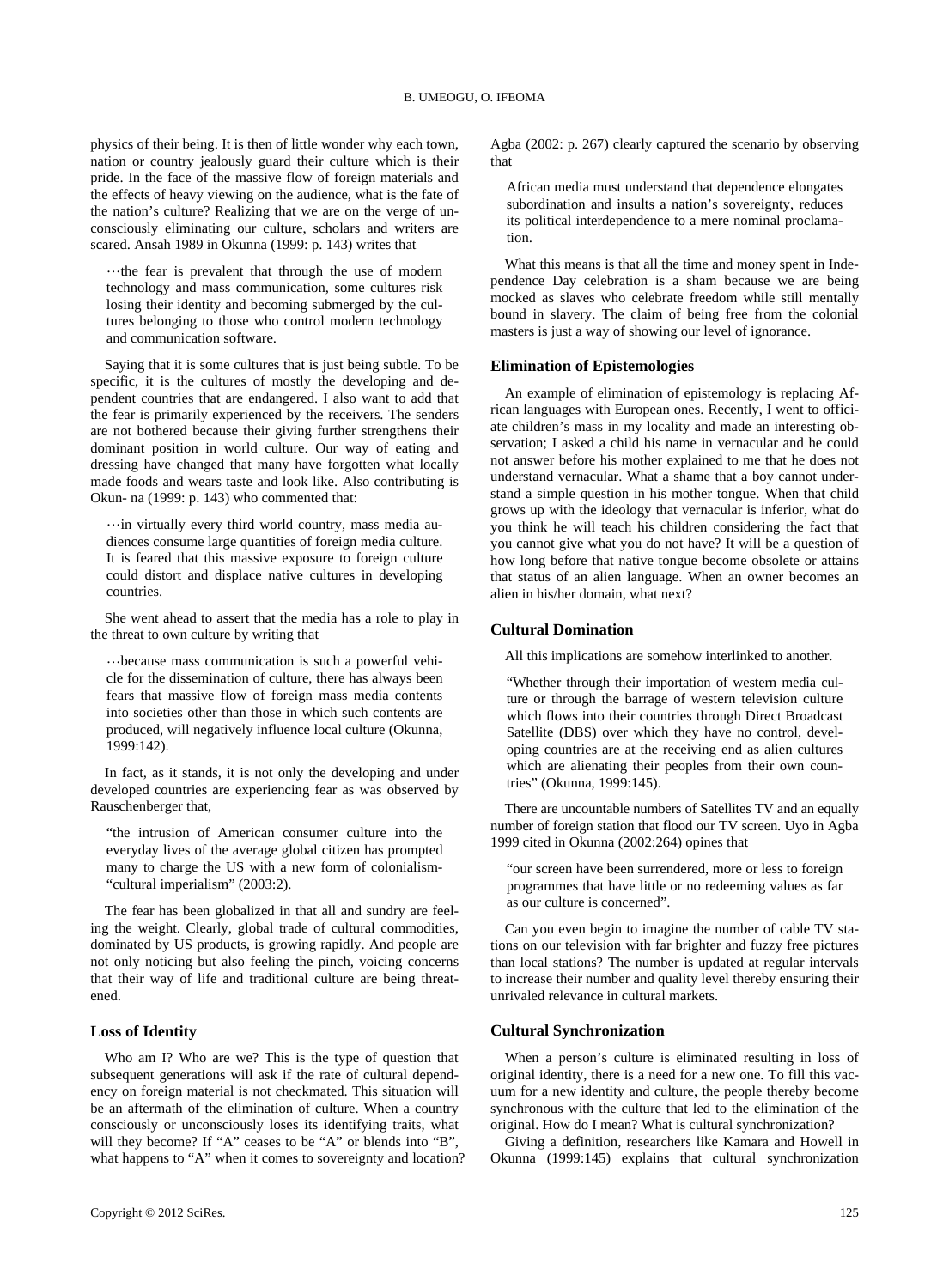means that the receiving cultures of the developing countries "take on the shape of or become synchronous with the outside (European-American) cultures.

This invariably leads to non appreciability of own culture and a resultant loss of sameness*.* This is to the detriment of the society as revealed by Okoye 1993 in (Okunna, 1999: p. 146) that

"heavy viewing of foreign culture could overwhelm Nigerian culture resulting in their alienation from their local surroundings".

He warns that this alienation will be at the detriment of national development because the preservation of a person's culture is essential to their development.

#### **Unrealistic Representation**

International communication according to the definition by Agba (2002:250) is

the exchange of meanings across national frontiers and between two or more countries. It is brought about by the inter dependency need of man, a situation which makes it imperative that the way one man needs to reach out to other men for meaningful existence, so does a country need to reach out to other countries for better life for its citizens.

In the introductory part, this paper asked if there is an equal playing ground for the exchange and the answer is in the negative. Research revealed that there is a quantitative and qualitative imbalance in the exchange process.

In the words of Agba (2002:255) "communication in these areas is used as a tool of the continued exploitation and subjugation of the African continent". There is an imbalance to the extent that this situation, often has been cited as the bedrock of many a woe of the black race.

He went ahead to explain quantitative and qualitative imbalance thus:

Quantitative imbalance concerns the amount of news flow in both directions (developed and developing). He argued that most news and information flow from the developed to the under developed world, while news and information crawl up from the latter to the former. Agba (2002:257).

In other words, there is no basis of comparison between the amount of information between or among the players. The ratio of the news exported to other countries is quite insignificant as against the quantity that imported into the receiving country.

Qualitative imbalance is a concern about the quality of news that is carried about the developing counties. Agba (2002:258) asserts that

"most of the unfavorable reports are based on wars, pestilence, strifes, and all kinds of crises, diseases, hunger, disasters, famines, coups, political instability, economic downturn, and every other thing that wears a black outfit."

Going by this explanation, it is now obvious that the developing areas are misrepresented and under represented by the developed countries. This is a clear case of "world outside and pictures in our heads". The pictures about the developing countries in the heads of the developed countries are all negative and to a large extent, untrue. Summarily, the little quantity of information about developing nations is mostly in the negative which further tilts the balance against the developing nations.

#### **Recommendations/Conclusion**

Decades ago, the concern was how the media could aid in developmental efforts; how and what can be done to close or bridge the gap between developing and under-developed nations. The answer was international communication. As it has been said that no man is an island, so it is that no nation or country is an island. If the lesser developed countries depend on the big shots for media contents, the big shots like US depend on them for oil and other natural resources. The major concern now is how far the original goal has been achieved.

The question is if international communication has done more harm than good. Well, in the course of this research, the harm was and is on the side of the developing nations. In their quest to live up the all American dream, their root, their identity; their culture, are all on the verge of being eroded and replaced by the donor countries. This situation is even worsened by the fact that most of the foreign stations on our television are free-to-air while local stations are only open to subscribers or hackers. The fact that the developed countries are also technologically advanced does not help the cause of the third world nations.

Be that as it may, seeing where international communication have gotten the dependents, this paper advocates that the exchange should be between countries on the same footing so that both will carry each other along. In other words, developing countries should be inter-dependent on other developing countries to have an equal pace without one invading another. Previous research called it the South-south cooperation which has been described as a strategy for inter dependency among countries of the south with the aim of reducing their economic dependence on the north.

Also, this paper recommends further research to ascertain the problems (if it exists) experienced by the developed countries in the course of their inter dependency with the developing and under developed nations to have a balanced assessment. On a final note, it is time for both senders and receivers to wake up and smell the coffee; it is time for self assessment in order to correct the mistakes of today for a better and healthier tomorrow.

## **REFERENCES**

- Agba, P. (2002). International Communication: Principles, Concepts and Issues. In S. Okunna (Ed.), *Teaching Mass Communication*. Enugu: New Generation Books.
- Burch, E. (2006). The "Westoxification" of Global Communication. In T. McPhail (Ed.), *Global Communication: Theories, Stakeholders and Trends* (2nd ed.). London: Blackwell.
- Dean, H. (2003). *The Third way and Social Welfare: The Myth of Post-emotionalism (online)*. London: LSE Research Online.
- Electronic Colonialism (2012) URL (last checked 12 March 2012). www.wikipedia.org

Fevre, R. (2000). *The Demoralization of Western Culture: Social Theory and the Dilemmas of modern living*. New York: Continuum.

McPhail, T. (1981). *Electronic Colonialism: The Future of Interna-*